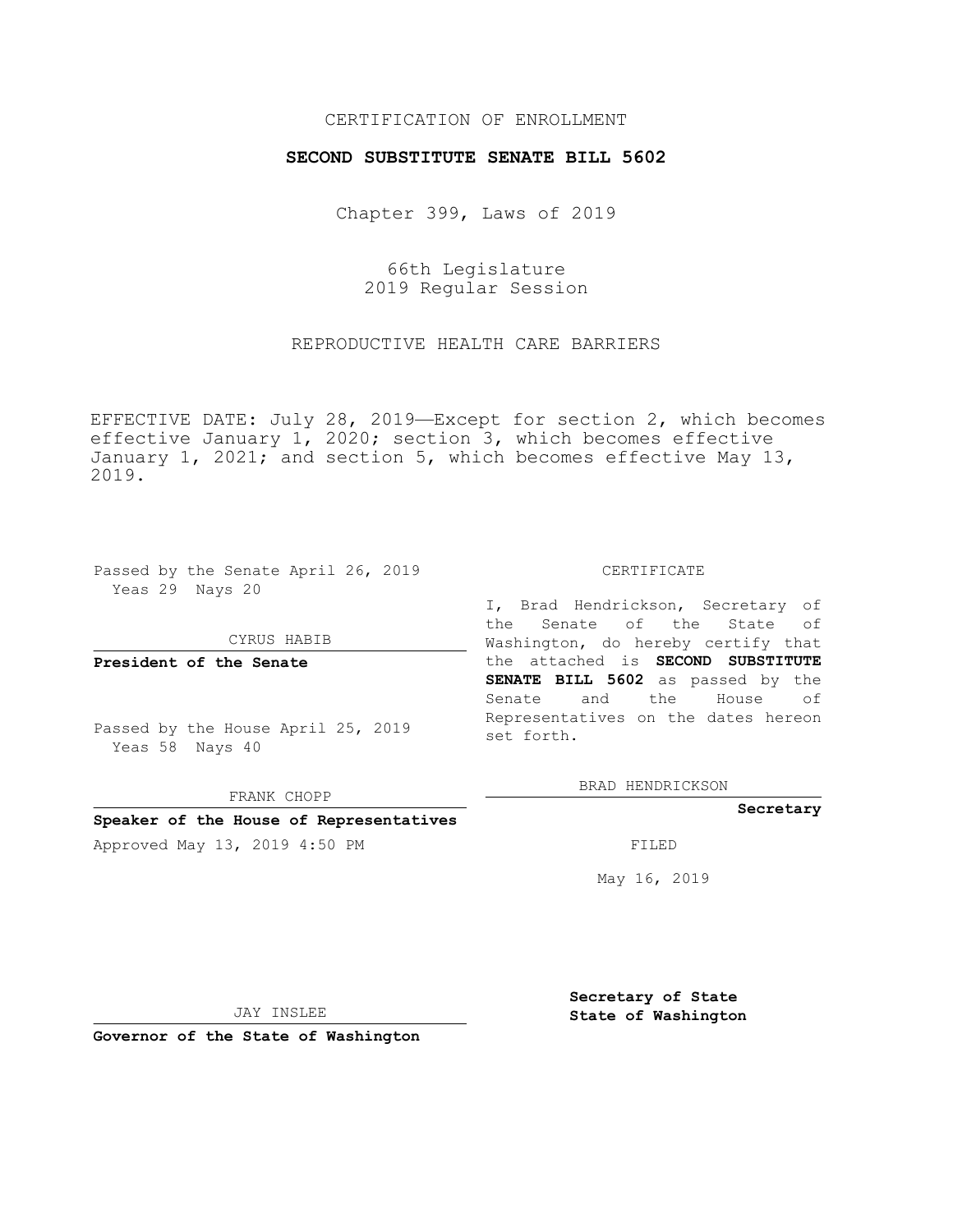#### **SECOND SUBSTITUTE SENATE BILL 5602**

AS AMENDED BY THE HOUSE

Passed Legislature - 2019 Regular Session

## **State of Washington 66th Legislature 2019 Regular Session**

**By** Senate Ways & Means (originally sponsored by Senators Randall, Wilson, C., Nguyen, Das, Saldaña, Cleveland, Takko, Kuderer, Hasegawa, Rolfes, Van De Wege, Keiser, Hunt, Wellman, Billig, Dhingra, Conway, Pedersen, Frockt, Salomon, Palumbo, Darneille, McCoy, Liias, Mullet, and Carlyle)

READ FIRST TIME 03/01/19.

 AN ACT Relating to eliminating barriers to reproductive health care for all; amending RCW 48.43.072; adding a new section to chapter 74.09 RCW; adding a new section to chapter 70.41 RCW; adding a new section to chapter 48.43 RCW; adding a new section to chapter 70.250 RCW; creating new sections; providing effective dates; and declaring 6 an emergency.

7 BE IT ENACTED BY THE LEGISLATURE OF THE STATE OF WASHINGTON:

8 NEW SECTION. **Sec. 1.** The legislature finds and declares:

9 (1) It is the public policy of this state to provide the maximum 10 access to reproductive health care and reproductive health care 11 coverage for all people in Washington state.

 (2) In 2018, the legislature passed Substitute Senate Bill No. 6219. Along with reproductive health care coverage requirements, the bill mandated a literature review of barriers to reproductive health care. As documented by the report submitted to the legislature on January 1, 2019, young people, immigrants, people living in rural communities, transgender and gender nonconforming people, and people of color still face significant barriers to getting the reproductive 19 health care they need.

20 (3) Washingtonians who are transgender and gender nonconforming 21 have important reproductive health care needs as well. These needs go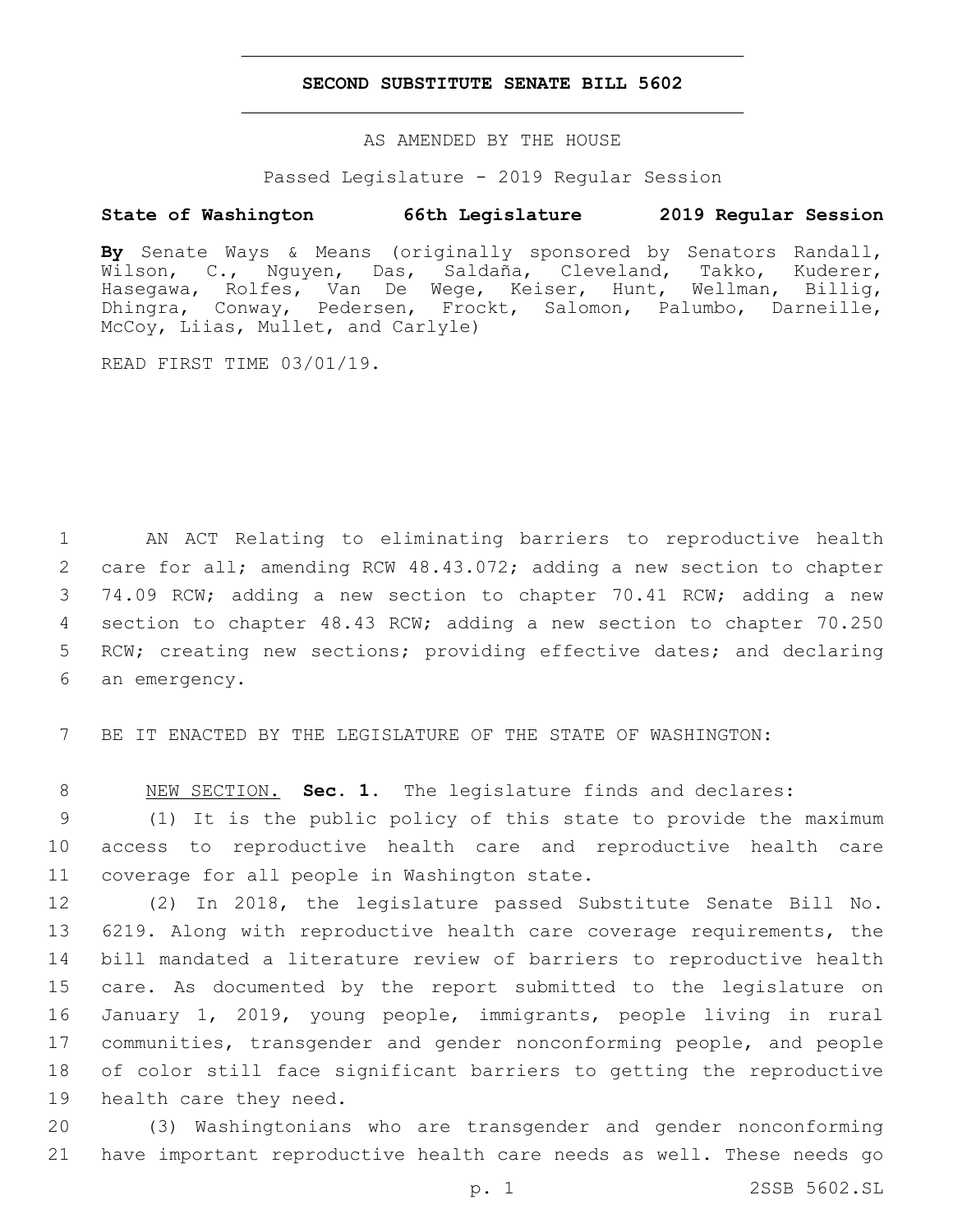unmet when, in the process of seeking care, transgender and gender nonconforming people are stigmatized or are denied critical health services because of their gender identity or expression.

 (4) The literature review mandated by Substitute Senate Bill No. 6219 found that, "[a]ccording to 2015 U.S. Transgender Survey data, thirty-two percent of transgender respondents in Washington State reported that in the previous year they did not see a doctor when 8 needed because they could not afford it."

 (5) Existing state law should be enhanced to ensure greater coverage of and timely access to reproductive health care for the benefit of all Washingtonians, regardless of gender identity or 12 expression.

 (6) Because stigma is also a key barrier to access to reproductive health care, all Washingtonians, regardless of gender identity, should be free from discrimination in the provision of health care services, health care plan coverage, and in access to 17 publicly funded health coverage.

 (7) All people should have access to robust reproductive health services to maintain and improve their reproductive health.

 NEW SECTION. **Sec. 2.** A new section is added to chapter 74.09 21 RCW to read as follows:

 (1) In the provision of reproductive health care services through programs under this chapter, the authority, managed care plans, and providers that administer or deliver such services may not discriminate in the delivery of a service provided through a program of the authority based on the covered person's gender identity or 27 expression.

 (2) The authority and any managed care plans delivering or administering services purchased or contracted for by the authority, may not issue automatic initial denials of coverage for reproductive health care services that are ordinarily or exclusively available to individuals of one gender, based on the fact that the individual's gender assigned at birth, gender identity, or gender otherwise recorded in one or more government-issued documents, is different from the one to which such health services are ordinarily or 36 exclusively available.

 (3) Denials as described in subsection (2) of this section are prohibited discrimination under chapter 49.60 RCW.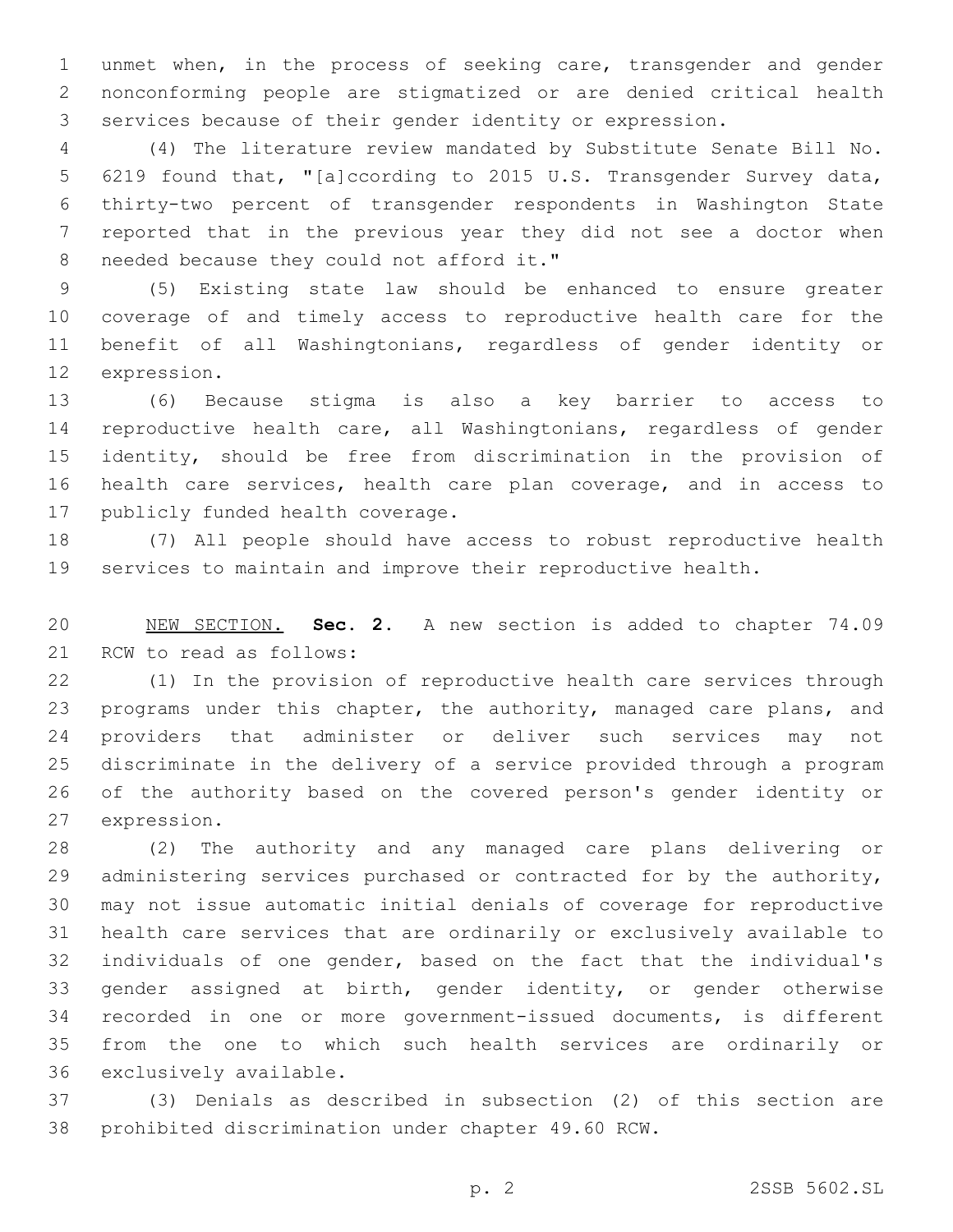(4) The definitions in this subsection apply throughout this section unless the context clearly requires otherwise.

 (a) "Gender expression" means a person's gender-related appearance and behavior, whether or not stereotypically associated 5 with the person's gender assigned at birth.

 (b) "Gender identity" means a person's internal sense of the person's own gender, regardless of the person's gender assigned at 8 birth.

 (c) "Reproductive health care services" means any medical services or treatments, including pharmaceutical and preventive care 11 service or treatments, directly involved in the reproductive system and its processes, functions, and organs involved in reproduction, in all stages of life. Reproductive health care services does not 14 include infertility treatment.

 (d) "Reproductive system" includes, but is not limited to: Genitals, gonads, the uterus, ovaries, fallopian tubes, and breasts.

 (5) This section must not be construed to authorize discrimination on the basis of a covered person's gender identity or expression in the administration of any other medical assistance 20 programs administered by the authority.

 **Sec. 3.** RCW 48.43.072 and 2018 c 119 s 2 are each amended to 22 read as follows:

23 (1) A health plan ((issued or renewed on or after January 1,  $2019<sub>r</sub>$ )) or student health plan, including student health plans deemed by the insurance commissioner to have a short-term limited purpose or duration or to be guaranteed renewable while the covered person is 27 enrolled as a regular full-time undergraduate or graduate student at an accredited higher education institution, shall provide coverage 29 for:

 (a) All contraceptive drugs, devices, and other products, approved by the federal food and drug administration, including over-the-counter contraceptive drugs, devices, and products, approved 33 by the federal food and drug administration. This includes condoms, 34 regardless of the gender or sexual orientation of the covered person, and regardless of whether they are to be used for contraception or exclusively for the prevention of sexually transmitted infections;

37 (b) Voluntary sterilization procedures;

 (c) The consultations, examinations, procedures, and medical services that are necessary to prescribe, dispense, insert, deliver,

p. 3 2SSB 5602.SL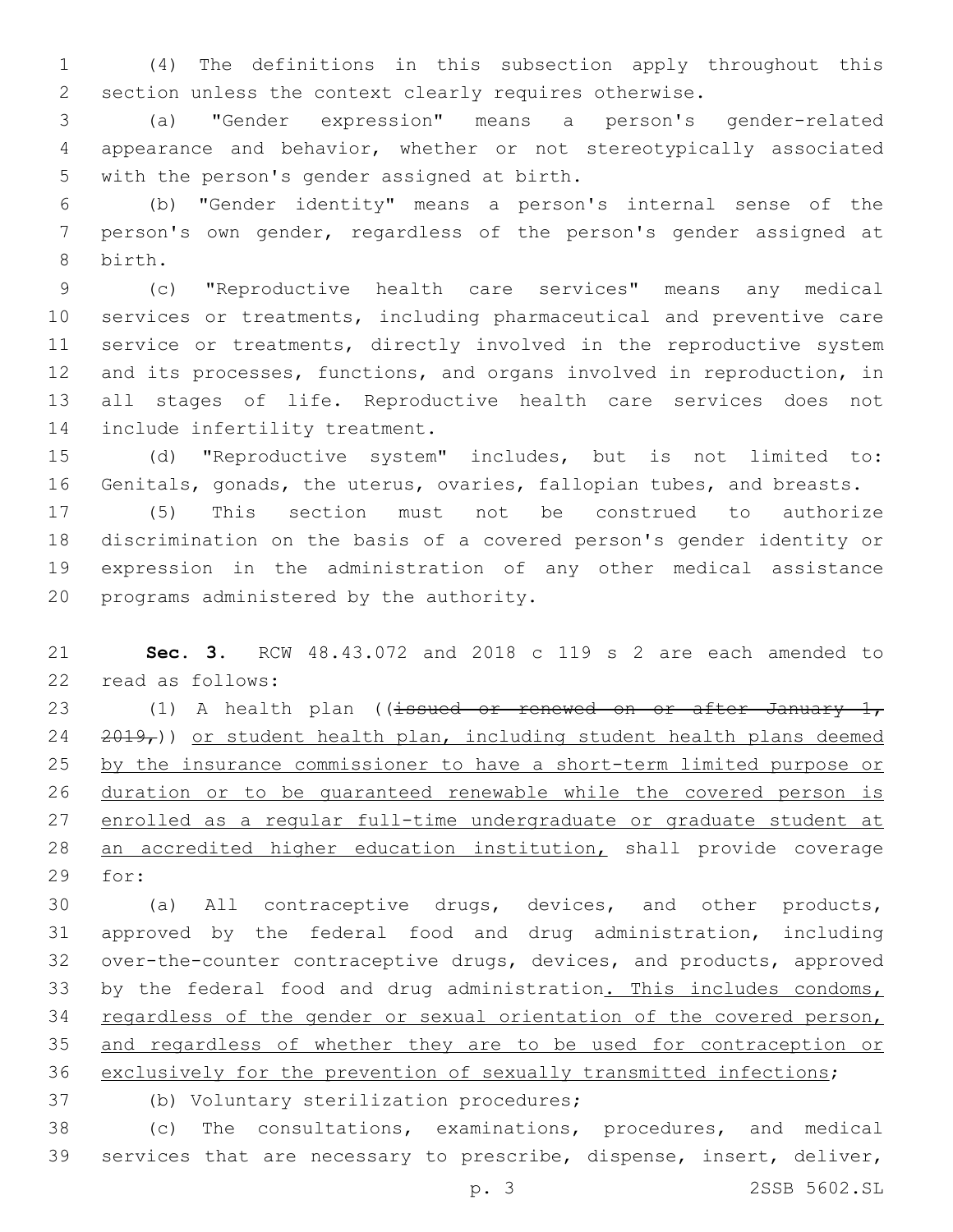distribute, administer, or remove the drugs, devices, and other 2 products or services in (a) and (b) of this subsection  $((-))$ ;

(d) The following preventive services:

 (i) Screening for physical, mental, sexual, and reproductive health care needs that arise from a sexual assault; and

(ii) Well-person preventive visits;

 (e) Medically necessary services and prescription medications for 8 the treatment of physical, mental, sexual, and reproductive health 9 care needs that arise from a sexual assault; and

 (f) The following reproductive health-related over-the-counter 11 drugs and products approved by the federal food and drug administration: Prenatal vitamins for pregnant persons; and breast 13 pumps for covered persons expecting the birth or adoption of a child.

(2) The coverage required by subsection (1) of this section:

 (a) May not require copayments, deductibles, or other forms of 16 cost sharing  $((_T))$ :

17 (i) Except for:

# (A) The medically necessary services and prescription medications 19 required by subsection (1) (e) of this section; and

 (B) The drugs and products in subsection (1)(f) of this section; or

 (ii) Unless the health plan is offered as a qualifying health plan for a health savings account. For such a qualifying health plan, the carrier must establish the plan's cost sharing for the coverage required by subsection (1) of this section at the minimum level necessary to preserve the enrollee's ability to claim tax exempt 27 contributions and withdrawals from ((his or her)) the enrollee's health savings account under internal revenue service laws and 29 regulations; and

 (b) May not require a prescription to trigger coverage of over-the-counter contraceptive drugs, devices, and products, approved 32 by the federal food and drug administration, except those reproductive health related drugs and products as set forth in 34 subsection (1)(f) of this section.

 (3) A health carrier may not deny the coverage required in 36 subsection (1) of this section because an enrollee changed ((his or 37 her)) the enrollee's contraceptive method within a twelve-month 38 period.

 (4) Except as otherwise authorized under this section, a health benefit plan may not impose any restrictions or delays on the

p. 4 2SSB 5602.SL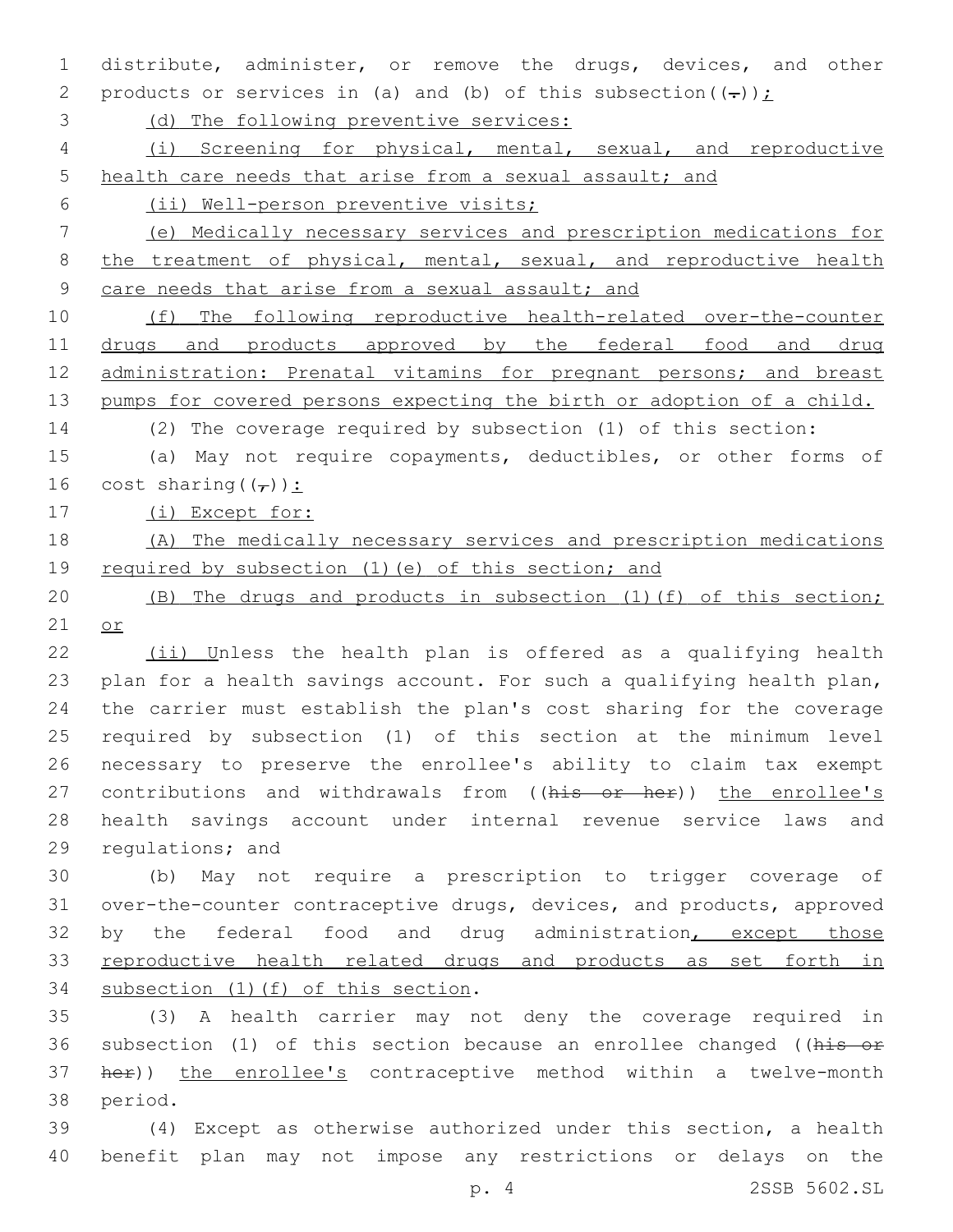coverage required under this section, such as medical management techniques that limit enrollee choice in accessing the full range of contraceptive drugs, devices, or other products, approved by the federal food and drug administration.4

 (5) Benefits provided under this section must be extended to all enrollees, enrolled spouses, and enrolled dependents.

 (6) This section may not be construed to allow for denial of care on the basis of race, color, national origin, sex, sexual orientation, gender expression or identity, marital status, age, 10 citizenship, immigration status, or disability.

 (7) A health plan or student health plan, including student health plans deemed by the insurance commissioner to have a short- term limited purpose or duration or to be guaranteed renewable while the covered person is enrolled as a regular full-time undergraduate 15 or graduate student at an accredited higher education institution, 16 issued or renewed on or after January 1, 2021, may not issue automatic initial denials of coverage for reproductive health care services that are ordinarily or exclusively available to individuals 19 of one gender, based on the fact that the individual's gender assigned at birth, gender identity, or gender otherwise recorded in 21 one or more government-issued documents, is different from the one to which such health services are ordinarily or exclusively available.

 (8) The definitions in this subsection apply throughout this section unless the context clearly requires otherwise.

 (a) "Gender expression" means a person's gender-related appearance and behavior, whether or not stereotypically associated with the person's gender assigned at birth.

 (b) "Gender identity" means a person's internal sense of the person's own gender, regardless of the person's gender assigned at birth.

 (c) "Reproductive health care services" means any medical services or treatments, including pharmaceutical and preventive care 33 service or treatments, directly involved in the reproductive system and its processes, functions, and organs involved in reproduction, in all stages of life. Reproductive health care services does not include infertility treatment.

 (d) "Reproductive system" includes, but is not limited to: Genitals, gonads, the uterus, ovaries, fallopian tubes, and breasts.

 (e) "Well-person preventive visits" means the preventive annual visits recommended by the federal health resources and services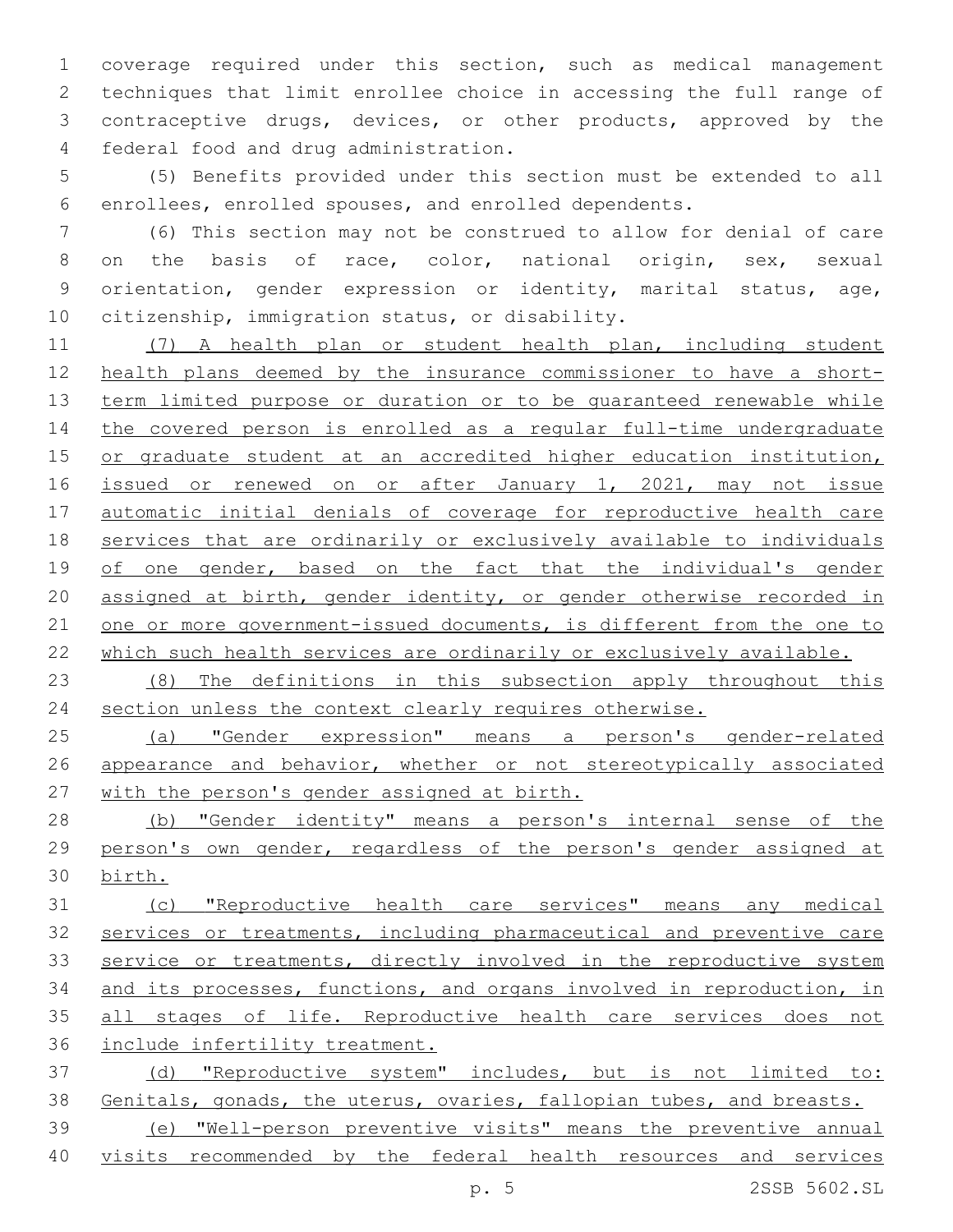administration women's preventive services guidelines, with the 2 understanding that those visits must be covered for women, and when medically appropriate, for transgender, nonbinary, and intersex individuals.4 (9) This section may not be construed to authorize discrimination on the basis of gender identity or expression, or perceived gender identity or expression, in the provision of nonreproductive health care services. (10) The commissioner, under RCW 48.30.300, and the human rights 10 commission, under chapter 49.60 RCW shall share enforcement authority over complaints of discrimination under this section as set forth in RCW 49.60.178. (11) The commissioner may adopt rules to implement this section. NEW SECTION. **Sec. 4.** A new section is added to chapter 70.41 15 RCW to read as follows: (1) By September 1, 2019, every hospital must submit to the department its policies related to access to care regarding: 18 (a) Admission; 19 (b) Nondiscrimination; and 20 (c) Reproductive health care. (2) The department shall post a copy of the policies received under subsection (1) of this section on its web site. (3) If a hospital makes changes to any of the policies listed under subsection (1) of this section, it must submit a copy of the changed policy to the department within thirty days after the 26 hospital approves the changes. (4) A hospital must post a copy of the policies provided to the department under subsection (1) of this section and the form required under subsection (5) of this section to the hospital's own web site in a location where the policies are readily accessible to the public 31 without a required login or other restriction. (5) By September 1, 2019, the department shall, in consultation with stakeholders including a hospital association and patient advocacy groups, develop a simple and clear form to be submitted by hospitals along with the policies required in subsection (1) of this section. The form must provide the public with specific information about which reproductive health care services are and are not generally available at each hospital. The form must include contact p. 6 2SSB 5602.SL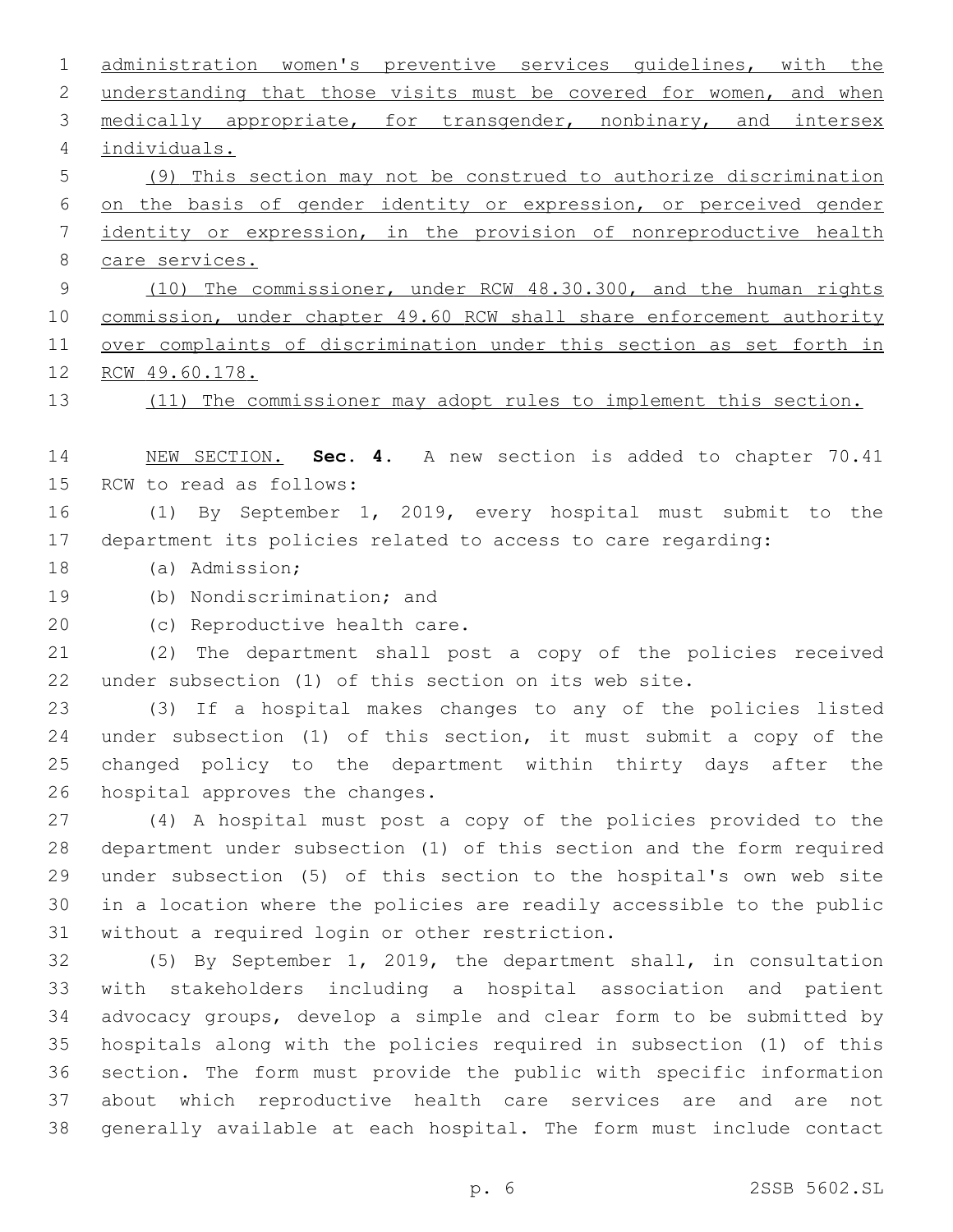information for the hospital in case patients have specific questions 2 about services available at the hospital.

 NEW SECTION. **Sec. 5.** A new section is added to chapter 48.43 4 RCW to read as follows:

 (1) The legislature intends to codify the state's current practice of requiring health carriers to bill enrollees with a single invoice and to segregate into a separate account the premium attributable to abortion services for which federal funding is prohibited. Washington has achieved full compliance with section 1303 of the federal patient protection and affordable care act by requiring health carriers to submit a single invoice to enrollees and to segregate into a separate account the premium amounts attributable to coverage of abortion services for which federal funding is prohibited. Further, section 1303 states that the act does not preempt or otherwise have any effect on state laws regarding the prohibition of, or requirement of, coverage, funding, or procedural 17 requirements on abortions.

 (2) In accordance with RCW 48.43.073 related to requirements for coverage and funding of abortion services, an issuer offering a 20 qualified health plan must:

 (a) Bill enrollees and collect payment through a single invoice that includes all benefits and services covered by the qualified 23 health plan; and

 (b) Include in the segregation plan required under applicable federal and state law a certification that the issuer's billing and payment processes meet the requirements of this section.

 NEW SECTION. **Sec. 6.** A new section is added to chapter 70.250 28 RCW to read as follows:

 (1) No later than January 1, 2020, the collaborative shall begin a review to identify, define, and endorse guidelines for the provision of high quality sexual and reproductive health services in clinical settings throughout Washington. This shall include the development of specific clinical recommendations to improve sexual 34 and reproductive health care for:

- 35 (a) People of color;
- 36 (b) Immigrants and refugees;
- 37 (c) Victims and survivors of violence; and
- 38 (d) People with disabilities.